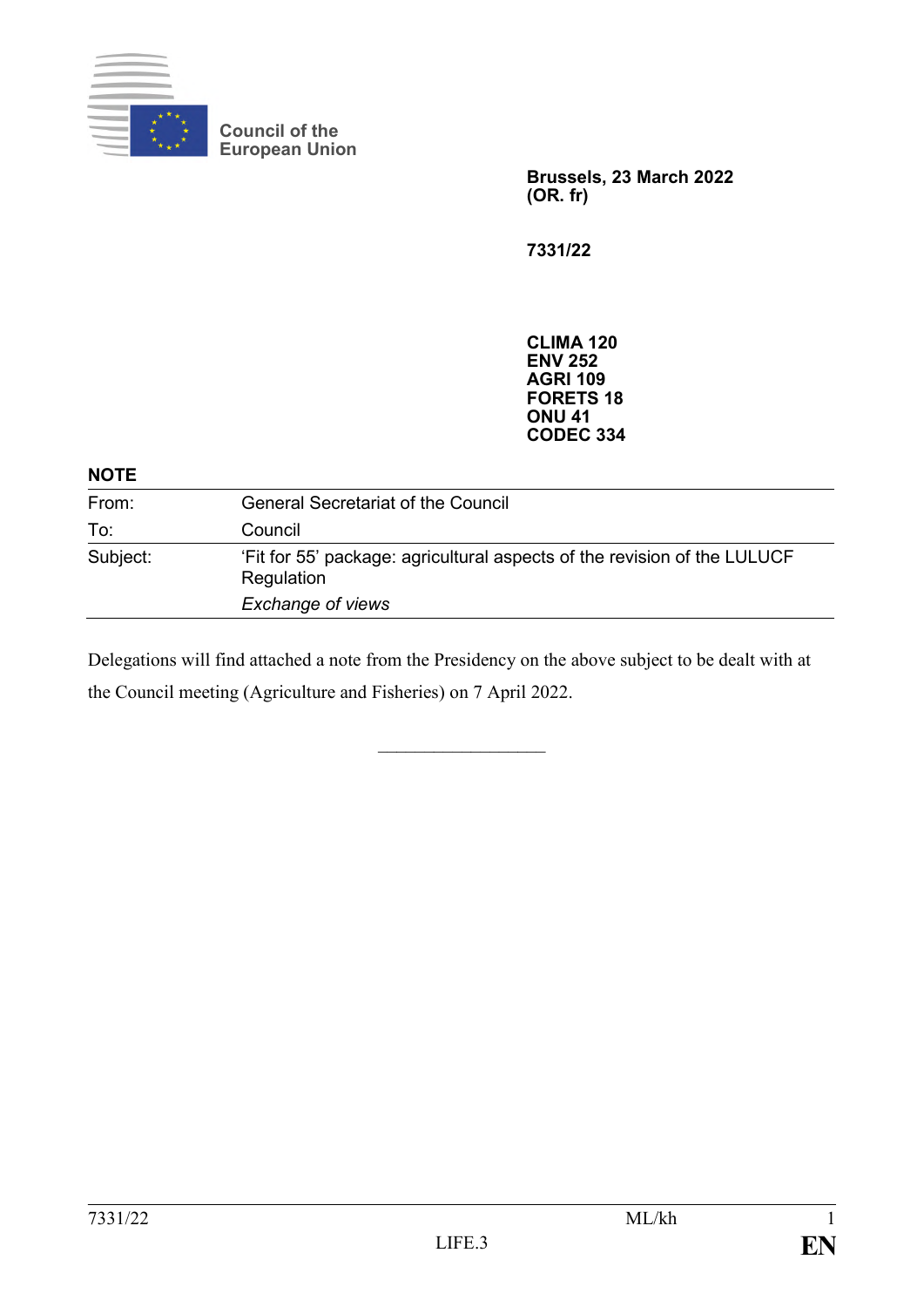## **Presidency background note for the Agriculture and Fisheries Council on 7 April 2022**

*Proposal for a Regulation of the European Parliament and of the Council amending Regulation (EU) 2018/841 as regards the scope, simplifying the compliance rules, setting out the targets of the Member States for 2030 and committing to the collective achievement of climate neutrality by 2035 in the land use, forestry and agriculture sector, and (EU) 2018/1999 as regards improvement in monitoring, reporting, tracking of progress and review.*

On 14 July 2021, the European Commission published 'Fit for 55', a comprehensive legislative package aiming at making the EU fit to reduce net greenhouse gas (GHG) emissions by at least 55% by 2030 compared to 1990 levels, as a first step on the way to achieving climate neutrality by 2050.

While all sectors of the economy will need to contribute to reaching this goal, the role of agriculture and forestry, both as a source of GHG and natural carbon sinks, will be key to achieving carbon neutrality by 2050.

In this context, the revision of the Regulation on greenhouse gas emissions and removals from land use, land use change and forestry (LULUCF) aims to reverse the current trend of decreasing the sector's carbon sink.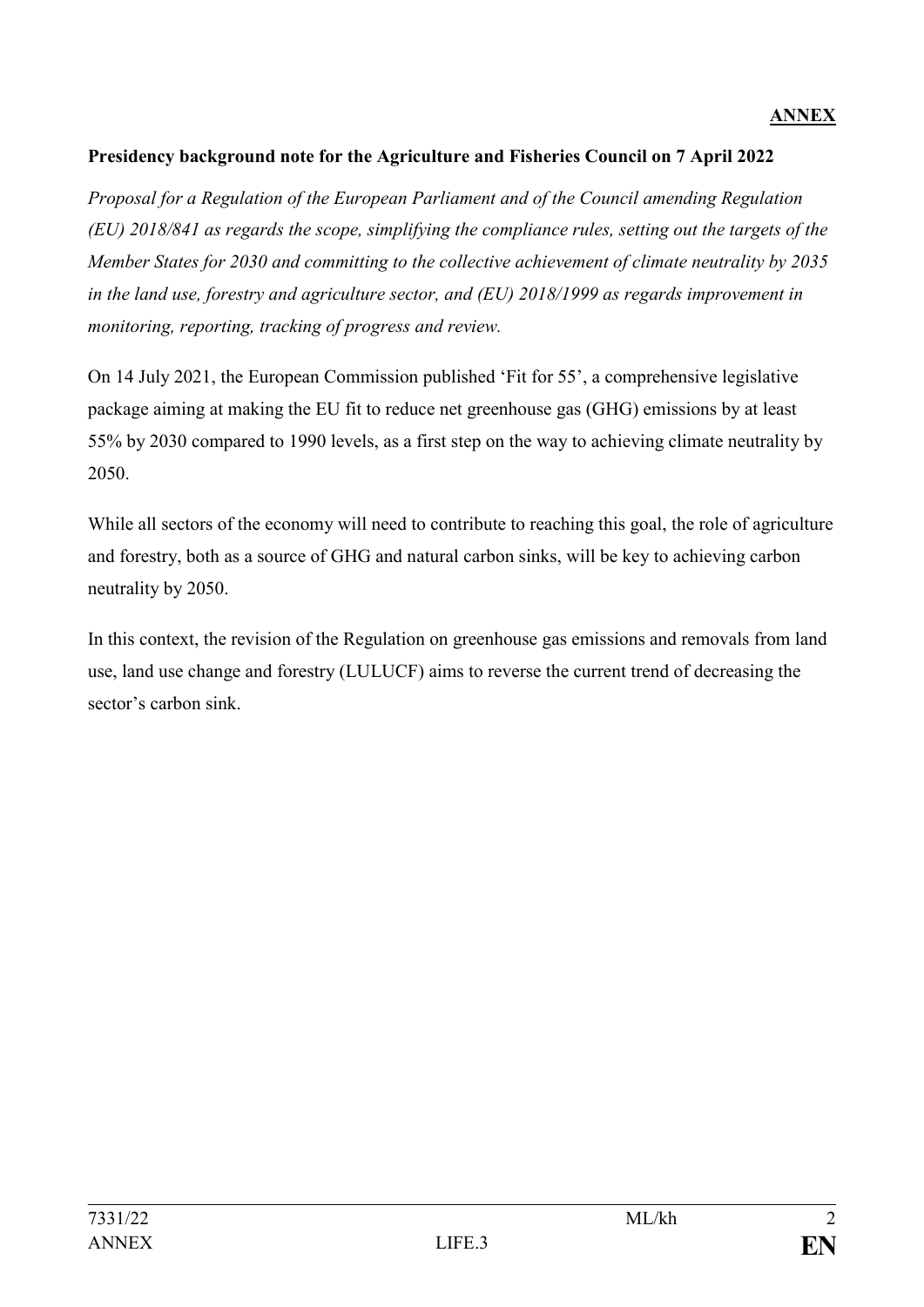For the period 2026-2030, the proposal envisages the distribution of an **overall target for 2030 of 310 million tonnes of CO<sup>2</sup> equivalent of net GHG removals in the EU among Member States in the form of annual national targets.** From 2031**, non-CO<sup>2</sup> emissions from agriculture (currently covered by the Effort Sharing Regulation (ESR)) and the current LULUCF sector would be brought together in a new AFOLU<sup>1</sup> pillar, with an objective of climate neutrality in 2035 applicable at EU level.**

Three policy debates (October and December 2021 and March 2022) have been held in the Environment Council. This document presented to the Agriculture Council is intended to feed into a policy debate in order to contribute to the ongoing discussions, in line with the work carried out during the review of the Common Agricultural Policy, and in the context of the Farm to Fork Strategy, the Biodiversity Strategy and the new EU Forest Strategy for 2030.

\* \* \*

In the light of these considerations, we propose structuring the debate around the following points:

## *1. Harmonisation of methods for reporting GHG emissions and removals from the agricultural and forestry sectors and taking into account the specific circumstances of each Member State.*

Agricultural and forest land occupies *40.9 %* and *39.8 %* respectively of the surface area of the European Union. However, the size, quality and proportion of land used for agriculture and forestry vary widely between countries, limiting or favouring the ability of each Member State to participate in the collective GHG removal effort.

1

**<sup>1</sup>** AFOLU: Agriculture, Forestry and Other Land Use. This sector comprises the current LULUCF sector (forest land, cropland, grassland, wetland, settlements and other land) and the non-CO<sup>2</sup> agriculture part currently in the ESR Regulation.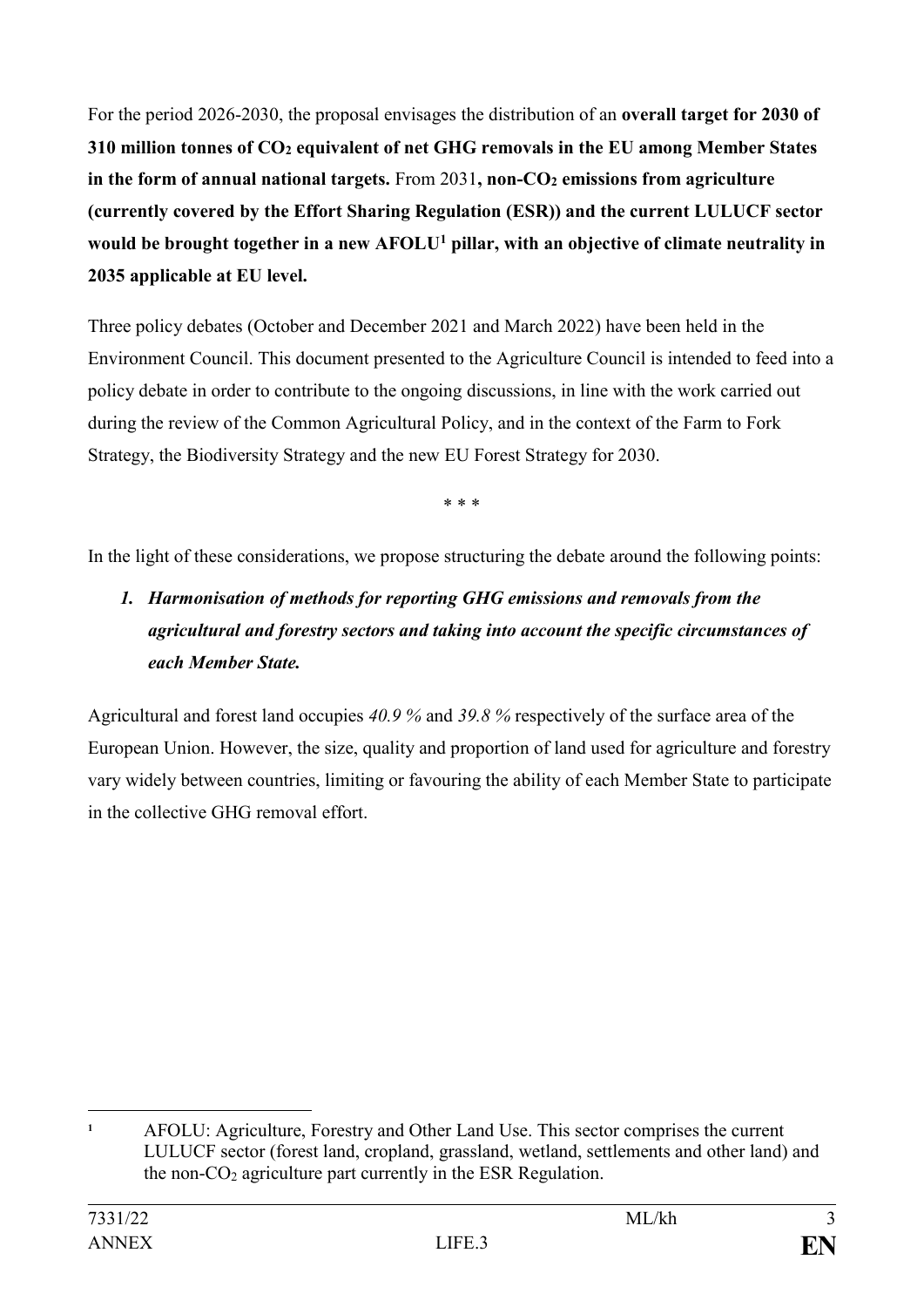Taking account of these specific national circumstances should, according to the Commission, make it possible to establish a fair distribution of the effort allocated to each Member State.

During the discussions in the Council, the Commission was able to clarify a number of methodological points of its proposal, following questions from several Member States about the uncertainties as regards the calculation of carbon sinks and the compilation of national inventory data. Methodological improvements in inventories over time are likely to have a significant impact on the calculation of the GHG sink of the agricultural and forestry sectors. A 'technical correction' mechanism is provided for in the Commission proposal to address this issue.

Several delegations have called for more flexibility in order to achieve their national target.

## *2. Taking into account climate and biological hazards specific to the agricultural and forestry sectors.*

Agriculture and the LULUCF sector are inherently subject to many natural and biological hazards, which are expected to increase as a result of climate change. Exceptional weather events (frost, droughts, forest fires, storms, etc.) will strongly impact the carbon sink of the Member States' land sector. In this context, flexibility mechanisms are included in the Commission proposal, in particular to take account of Member States' specific forestry circumstances, year-to-year variations in the sector or fluctuations linked to natural disturbances.

In the Council Working Party, several delegations asked for clarification regarding the inclusion of natural disturbances in the flexibility mechanisms and their eligibility conditions. They called for due account to be taken of the effect of natural and biological hazards on the GHG removal capacity of the agricultural and forestry sectors, such as extreme events (storms, fires, pests, droughts) and the long-term impact of climate change. They also highlighted the need for increased flexibility in setting annual targets.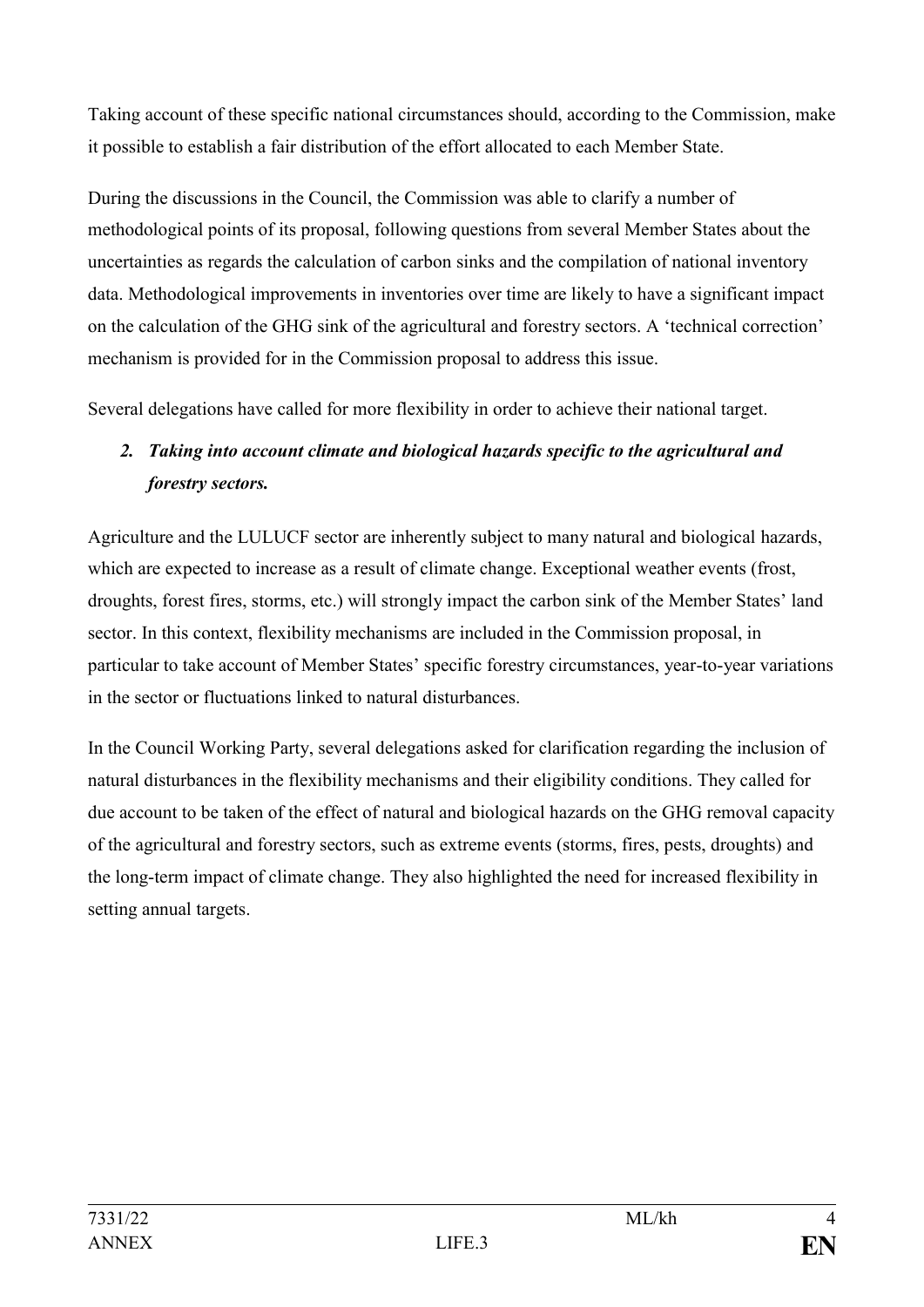## *3. Creation of an AFOLU sector incorporating non-CO<sup>2</sup> emissions from agriculture (methane, nitrous oxide) with a collective objective of carbon neutrality in 2035.*

The draft revision includes, from 2031, the creation of an *AFOLU* pillar of CO<sub>2</sub> emissions and removals from land use, land use change, forestry, agricultural soils and biomass (currently under LULUCF) and non- $CO_2$  agriculture (currently under the ESR)<sup>2</sup>. With this unified framework, the Commission aims to improve the consistency and integration of the different public land management policies, thus allowing for better recognition of the role of agriculture and sustainable forest management in the EU's climate policy.

In this context, the Commission stressed in its proposal the value of support and incentive mechanisms for farmers and foresters to reduce their emissions and increase carbon capture and storage in their land or forests.

For the post-2030 period, with regard to the breakdown of the 2035 neutrality objective, Member States are required to contribute to the achievement of the collective target and explain how they intend to do so in their updated integrated national energy and climate plans by June 2024. On the basis of the plans submitted, the Commission will propose, by the end of 2025, individual Member State targets and EU-wide measures for the post-2030 period. The post-2030 individual targets for the Member States will be the subject of an impact assessment and a new legislative proposal.

\* \* \*

In the light of the above, ministers are invited to give their views on the following questions:

<sup>&</sup>lt;u>.</u> <sup>2</sup>Only emissions from agriculture related to energy use would be excluded from the AFOLU sector.